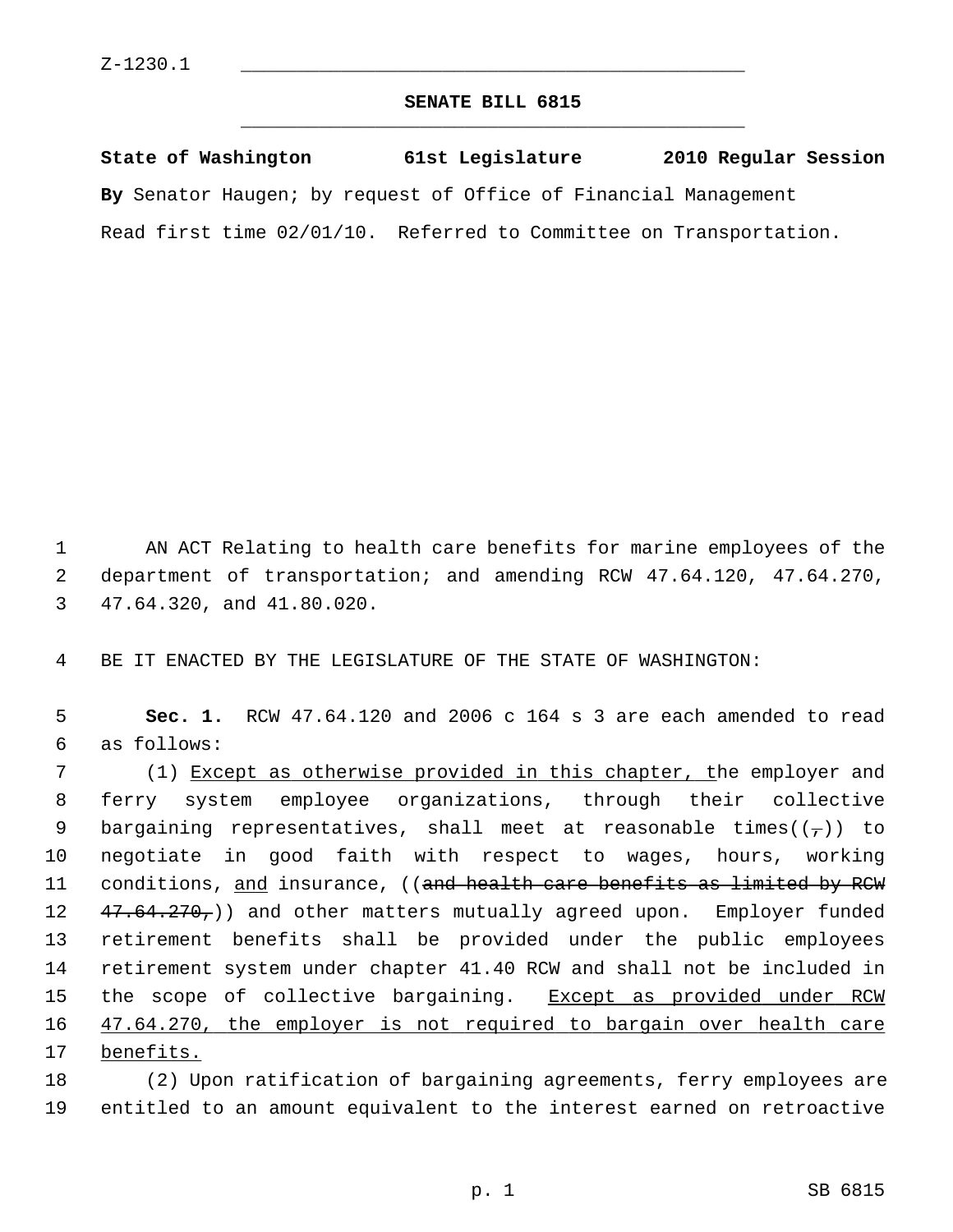1 compensation increases. For purposes of this section, the interest 2 earned on retroactive compensation increases is the same monthly rate 3 of interest that was earned on the amount of the compensation increases 4 while held in the state treasury. The interest will be computed for 5 each employee until the date the retroactive compensation is paid, and 6 must be allocated in accordance with appropriation authority. The 7 interest earned on retroactive compensation is not considered part of 8 the ongoing compensation obligation of the state and is not 9 compensation earnable for the purposes of chapter 41.40 RCW. 10 Negotiations shall also include grievance procedures for resolving any 11 questions arising under the agreement, which shall be embodied in a 12 written agreement and signed by the parties.

13 (3) Except as otherwise provided in this chapter, if a conflict 14 exists between an executive order, administrative rule, or agency 15 policy relating to wages, hours, and terms and conditions of employment 16 and a collective bargaining agreement negotiated under this chapter, 17 the collective bargaining agreement shall prevail. A provision of a 18 collective bargaining agreement that conflicts with the terms of a 19 statute is invalid and unenforceable.

20 **Sec. 2.** RCW 47.64.270 and 2006 c 164 s 17 are each amended to read 21 as follows:

 (1) The employer and one coalition of all the exclusive bargaining representatives subject to this chapter and chapter 41.80 RCW shall 24 conduct negotiations regarding the dollar amount expended on behalf of each employee for health care benefits.

26 (2) Absent a collective bargaining agreement to the contrary, the 27 department of transportation shall provide contributions to insurance 28 and health care plans for ferry system employees and dependents, as 29 determined by the state health care authority, under chapter 41.05 30 RCW( $(\div \text{ and})$ ).

 (3) The employer and employee organizations may collectively 32 bargain for ((other)) insurance ((and health care)) plans other than health care benefits, and employer contributions may exceed that of 34 other state agencies as provided in RCW 41.05.050. ((To the extent that ferry employees by bargaining unit have absorbed the required offset of wage increases by the amount that the employer's contribution for employees' and dependents' insurance and health care plans exceeds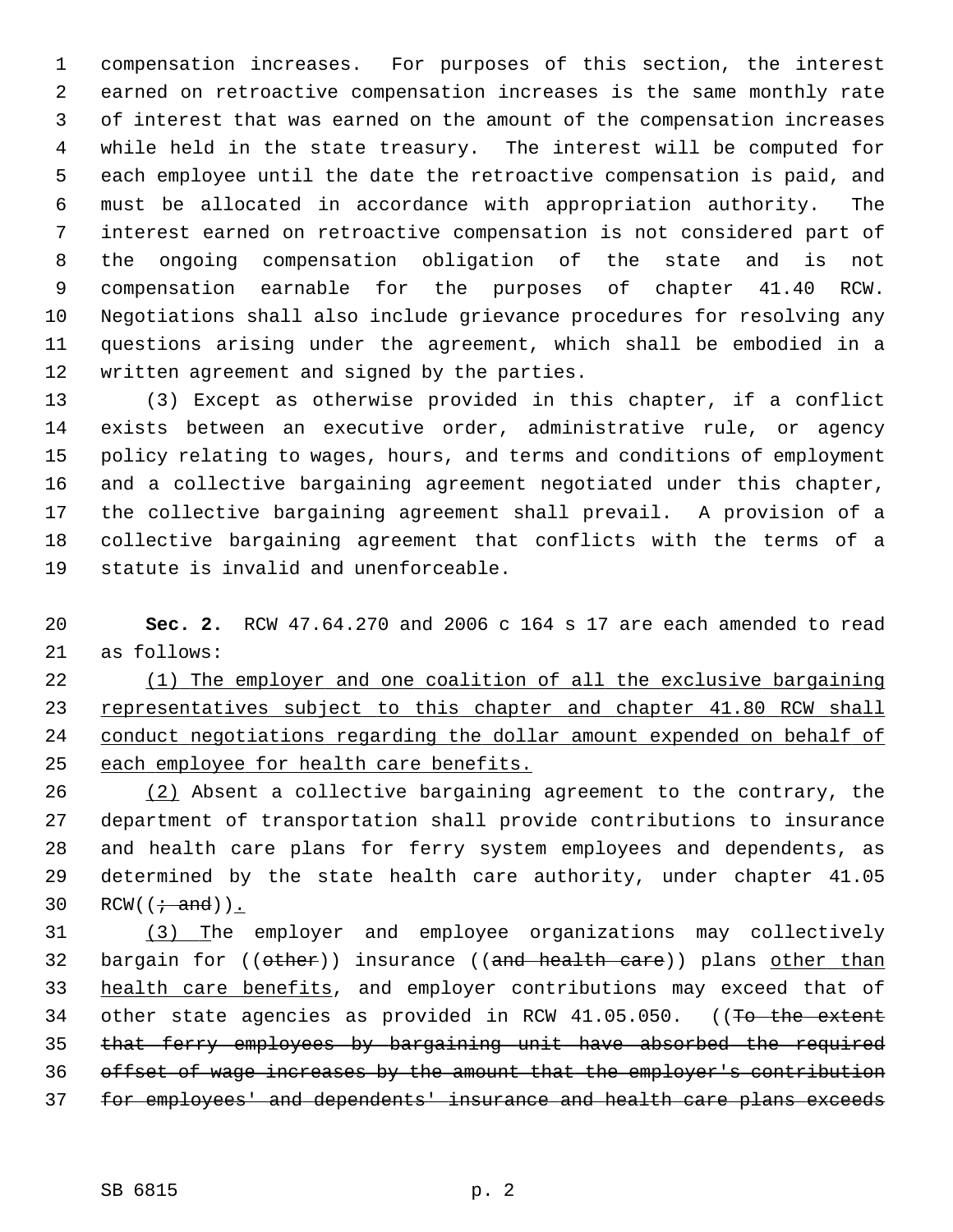that of other state general government employees in the 1985-87 fiscal 2 biennium, employees shall not be required to absorb a further offset except to the extent the differential between employer contributions for those employees and all other state general government employees increases during any subsequent fiscal biennium. If such differential increases in the 1987-89 fiscal biennium or the 1985-87 offset by bargaining unit is insufficient to meet the required deduction, the amount available for compensation shall be reduced by bargaining unit by the amount of such increase or the 1985-87 shortage in the required 10 offset. Compensation shall include all wages and employee benefits.))

11 **Sec. 3.** RCW 47.64.320 and 2006 c 164 s 14 are each amended to read 12 as follows:

13 (1) The mediator, arbitrator, or arbitration panel may consider 14 only matters that are subject to bargaining under this chapter, except 15 that health care benefits are not subject to interest arbitration.

16 (2) The decision of an arbitrator or arbitration panel is not 17 binding on the legislature and, if the legislature does not approve the 18 funds necessary to implement provisions pertaining to compensation and 19 fringe benefit provisions of an arbitrated collective bargaining 20 agreement, is not binding on the state, the department of 21 transportation, or the ferry employee organization.

22 (3) In making its determination, the arbitrator or arbitration 23 panel shall be mindful of the legislative purpose under RCW 47.64.005 24 and 47.64.006 and, as additional standards or guidelines to aid it in 25 reaching a decision, shall take into consideration the following 26 factors:

27 (a) Past collective bargaining contracts between the parties 28 including the bargaining that led up to the contracts;

29 (b) The constitutional and statutory authority of the employer;

30 (c) Stipulations of the parties;

31 (d) The results of the salary survey as required in RCW 47.64.220;

32 (e) Comparison of wages, hours, employee benefits, and conditions 33 of employment of the involved ferry employees with those of public and 34 private sector employees in states along the west coast of the United 35 States, including Alaska, and in British Columbia doing directly 36 comparable but not necessarily identical work, giving consideration to 37 factors peculiar to the area and the classifications involved;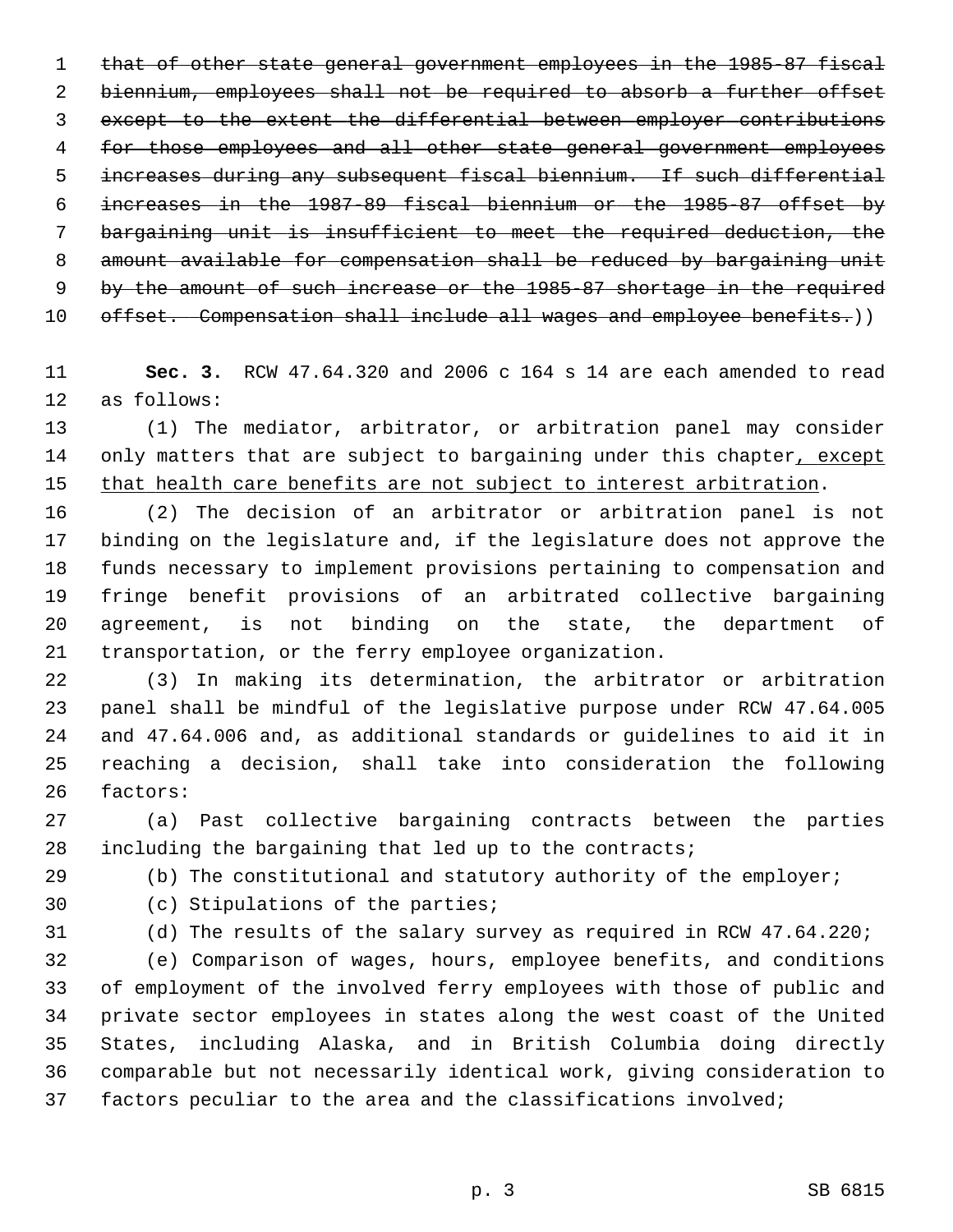1 (f) Changes in any of the foregoing circumstances during the 2 pendency of the proceedings;

 3 (g) The limitations on ferry toll increases and operating subsidies 4 as may be imposed by the legislature; and

 5 (h) Other factors that are normally or traditionally taken into 6 consideration in the determination of matters that are subject to 7 bargaining under this chapter.

 8 **Sec. 4.** RCW 41.80.020 and 2002 c 354 s 303 are each amended to 9 read as follows:

10 (1) Except as otherwise provided in this chapter, the matters 11 subject to bargaining include wages, hours, and other terms and 12 conditions of employment, and the negotiation of any question arising 13 under a collective bargaining agreement.

14 (2) The employer is not required to bargain over matters pertaining 15 to:

16 (a) Health care benefits or other employee insurance benefits, 17 except as required in subsection (3) of this section;

18 (b) Any retirement system or retirement benefit; or

19 (c) Rules of the director of personnel or the Washington personnel 20 resources board adopted under section 203, chapter 354, Laws of 2002.

21 (3) Matters subject to bargaining include the number of names to be 22 certified for vacancies, promotional preferences, and the dollar amount 23 expended on behalf of each employee for health care benefits. However, 24 except as provided otherwise in this subsection for institutions of 25 higher education, negotiations regarding the number of names to be 26 certified for vacancies, promotional preferences, and the dollar amount 27 expended on behalf of each employee for health care benefits shall be 28 conducted between the employer and one coalition of all the exclusive 29 bargaining representatives subject to this chapter. The exclusive 30 bargaining representatives for employees that are subject to chapter 31 47.64 RCW shall bargain the dollar amount expended on behalf of each 32 employee for health care benefits with the employer as part of the 33 coalition under this subsection. Any such provision agreed to by the 34 employer and the coalition shall be included in all master collective 35 bargaining agreements negotiated by the parties. For institutions of 36 higher education, promotional preferences and the number of names to be